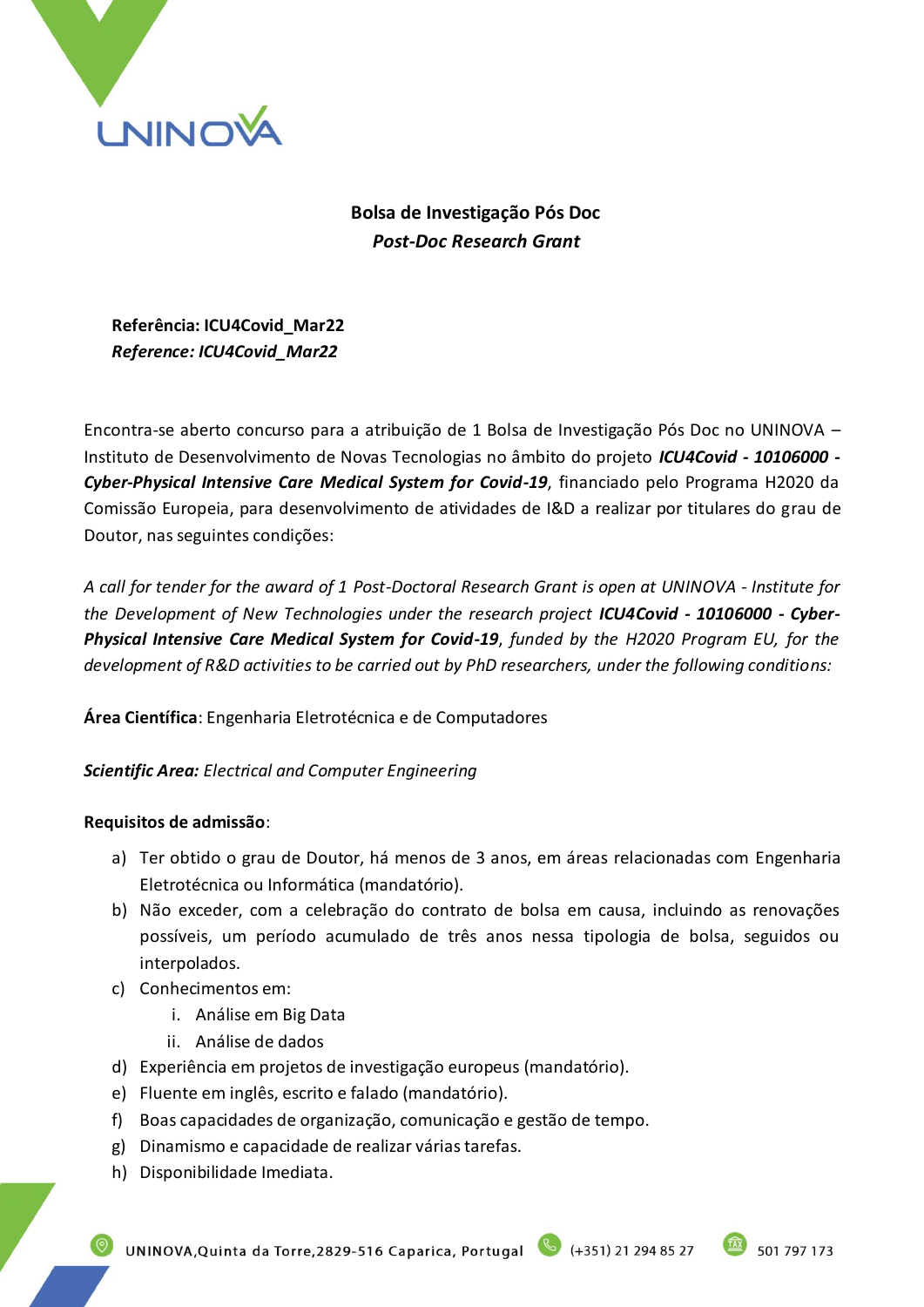

i) Residência na área metropolitana de Lisboa.

Candidatos que tenham obtido o grau no estrangeiro devem ter o grau reconhecido em Portugal, nos termos do Decreto-Lei n.º 66/2018, de 16 de Agosto.

## *Application Requirements:*

- *a) PhD in areas related with Electrotechnical Engineering or Computer Science, finished less than three years (mandatory).*
- *b) Not exceed, with the conclusion of the scholarship contract in question, including possible renewals, an accumulated period of three years in this type of scholarship, consecutive or interpolated.*
- *c) Knowledge in:*
- *i. Big Data Analyzing*
- *ii. Data Analyzing*
	- *d) Experienced in European research projects (mandatory).*
	- *e) Fluent in English, written and spoken (mandatory).*
	- *f) Good organization, communication and time management skills.*
	- *g) Dynamism and ability to perform different tasks.*
	- *h) Immediate availability.*
	- *i) Residence in the Metropolitan Area of Lisbon.*

*Candidates who have obtained the degree abroad must have the degree recognized in Portugal, pursuant to Decree-Law No. 66/2018 of August 16th .*

#### **Plano de trabalhos**:

- Participação em Reuniões de Projectos.
- Trabalho nos seguintes WP do projeto:
	- o WP2 CPS4TIC technical establishment in ICU Hubs
		- Task 2.1. CPS4TIC common technical requirements
		- Task 2.2: Establish ICU Hubs and technical integration at central hospital
		- Task 2.3. Deploy CPS4TIC at peripheral hospitals
		- Task 2.4. Functional testing, verification, performance assessment, validation
		- Task 2.5. Establish data transmission through the connector platform
	- o WP3 CPS4TIC deployment for clinical use
		- Task 3.1. Description of common clinical operations and key processes
		- Task 3.5: Structured evaluation, performance monitoring and validation of clinical and outcome data.
		- Task 3.6: Master template for clinical integration and infrastructure

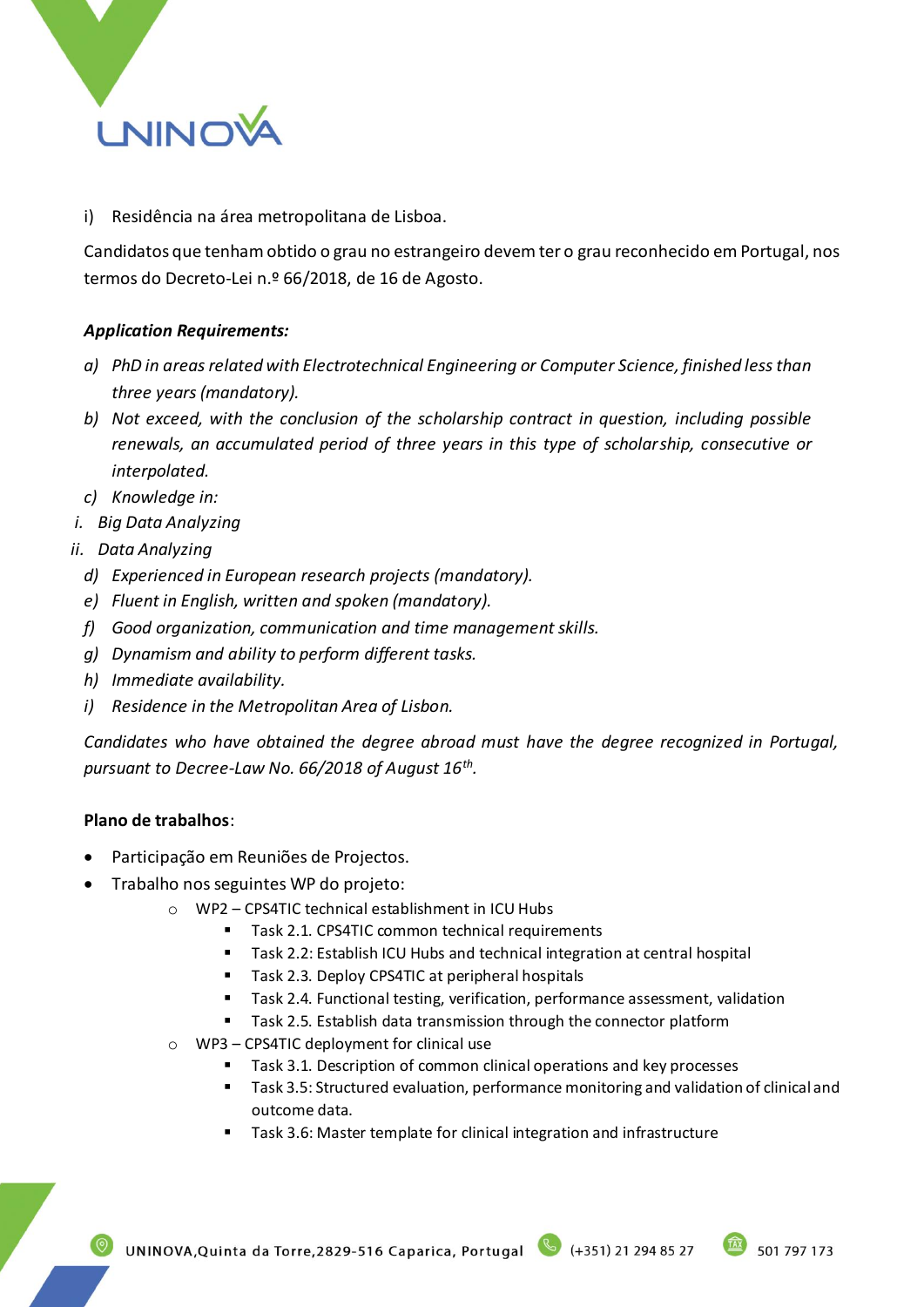

- o WP4 Co-designing the CPS4TIC integration on site
	- Task 4.3 Co-creating ICU Hub
	- Task 4.4 Assess and validate the implementation of the CPS4TIC from a users' perspective

#### *Workplan:*

- *Participation in Project Meetings.*
- *Work to be performed under the following project workpackages:*
	- o WP2 CPS4TIC technical establishment in ICU Hubs
		- Task 2.1. CPS4TIC common technical requirements
		- Task 2.2: Establish ICU Hubs and technical integration at central hospital
		- Task 2.3. Deploy CPS4TIC at peripheral hospitals
		- Task 2.4. Functional testing, verification, performance assessment, validation
		- Task 2.5. Establish data transmission through the connector platform
	- o WP3 CPS4TIC deployment for clinical use
		- Task 3.1. Description of common clinical operations and key processes
		- Task 3.5: Structured evaluation, performance monitoring and validation of clinical and outcome data.
		- Task 3.6: Master template for clinical integration and infrastructure
	- o WP4 Co-designing the CPS4TIC integration on site
		- Task 4.3 Co-creating ICU Hub
			- Task 4.4 Assess and validate the implementation of the CPS4TIC from a users' perspective

**Legislação e regulamentação aplicável**: Estatuto do Bolseiro de Investigação Científica, aprovado pela Lei nº 40/2004, de 18 de agosto, alterado e republicado pelo Decreto-Lei nº 202/2012, de 27 de agosto, alterado pelo Decreto-Lei nº 233/2012, de 29 de Outubro, pela Lei nº 12/2013, de 29 de Janeiro e pelo Decreto-Lei nº 123/2019, de 28 de Agosto.

*Legislation and applicable regulations: Statute of the Scientific Research Fellow, approved by Law No. 40/2004, of 18 August, amended and republished by Decree-Law No. 202/2012, of 27 August and amended by Decree-Law No. 233/2012, of 29 October, by Law No. 12/2013, of 29 January and by Decree-Law No. 123/2019, of 28 August.*

**Local de trabalho**: O trabalho será desenvolvido no CTS, nas instalações do UNINOVA, noutras instalações situadas no Campus da FCT/NOVA e/ou noutras instalações eventualmente necessárias para a sua execução, sob a orientação científica do Professor Doutor Ricardo Luís Rosa Jardim Gonçalves.

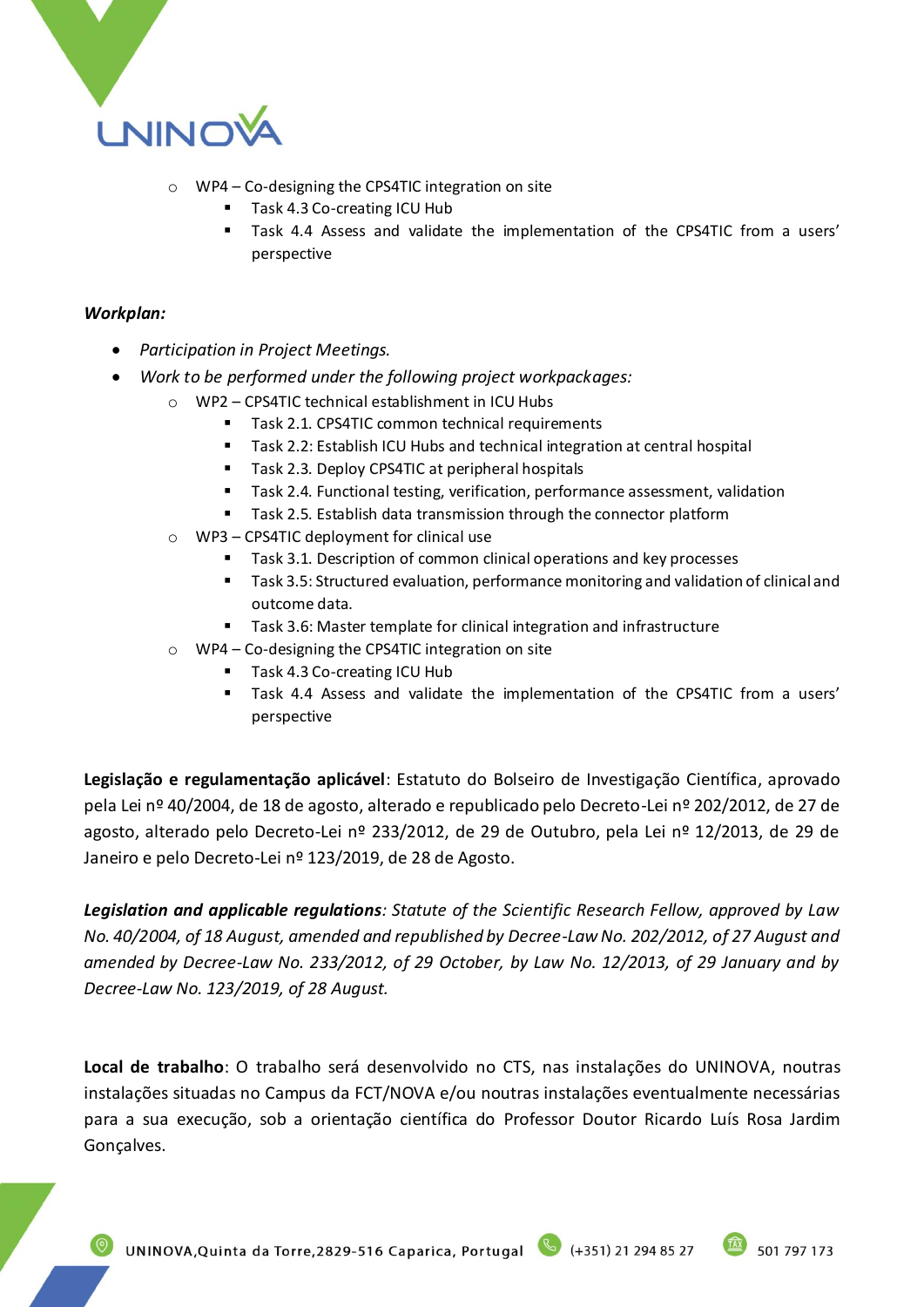

*Workplace: The work will be carried out in CTS at UNINOVA's facilities, in other facilities located at the FCT/NOVA Campus and/or in other facilities that may be necessary for its execution, under the scientific guidance of Professor Ricardo Luís Rosa Jardim Gonçalves.*

**Duração das bolsas**: A bolsa terá a duração de 10 meses, com início previsto em março de 2022 e poderá ser renovada durante a vigência do projeto. O contrato de bolsa e as eventuais renovações não poderão nunca ultrapassar o período mencionado na alínea b) dos requisitos de admissão.

*Duration of the scholarship: The scholarship will have duration de 10 months, starting on March 2022 and may be renewed during the term of the project. The scholarship contract and any renewals may never exceed the period referred to in point (b) of the admission requirements*

**Valor do subsídio de manutenção mensal**: O montante da bolsa corresponde ao valor mínimo de € 1 686,00.

O(A) bolseiro(a) beneficia também de um seguro de acidentes pessoais durante o período de concessão da bolsa e poderá ser reembolsado do Seguro Social Voluntário equivalente ao 1º escalão. A bolsa será paga mensalmente no último dia útil de cada mês por transferência bancária.

*Amount of monthly maintenance allowance: The amount of the scholarship corresponds to a minimum value of € 1 686.00.*

*The grantee also benefits from personal accident insurance during the period of granting the scholarship and may be reimbursed for voluntary social insurance equivalent to the 1st tier. The scholarship will be paid monthly on the last business day of each month by bank transfer.*

**Métodos de seleção**: Os métodos de seleção a utilizar serão os seguintes:

1ª Fase – Análise curricular (AC)

Caso a análise do curriculum não satisfaça os requisitos de admissão, ou que a avaliação da mesma seja inferior a 75%, a candidatura é automaticamente rejeitada e o candidato não passa à segunda fase de seleção.

2ª Fase – Entrevista (E)

A avaliação final (AV) terá em conta o seguinte cálculo:

 $AV = 0.6 * AC + 0.4 * E$ 

*Selection methods: The selection methods to be used will be as follows:* 

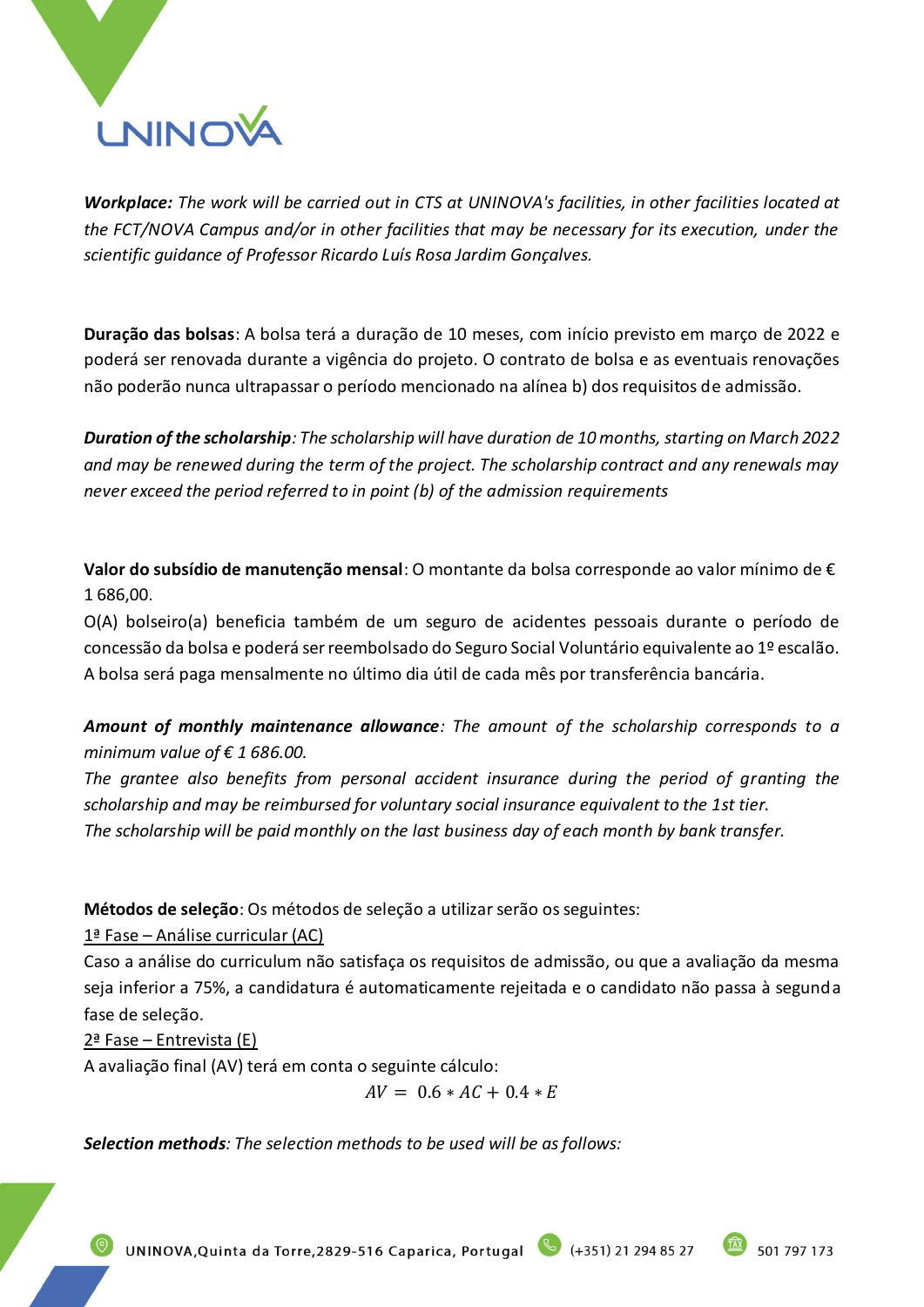

## *1st Phase - Curricular analysis (AC):*

*If the curriculum analysis does not meet the admission requirements, or the grade is less than 75%, the application is automatically rejected and the candidate does not go through for the second selection phase.* 

*2nd Phase - Interview (E): The final evaluation (AV) will consider the following calculation:*

 $AV = 0.6 * AC + 0.4 * E$ 

## **Composição do Júri de Seleção**:

- João Francisco Alves Martins
- Carlos Manuel Melo Agostinho
- Maria do Carmo Correia Marques

## *Composition of the Selection Jury:*

- *- João Francisco Alves Martins.*
- *- Carlos Manuel Melo Agostinho*
- *- Maria do Carmo Correia Marques*

**Forma de publicitação/notificação dos resultados**: Os resultados finais da avaliação serão publicitados, através de lista ordenada alfabeticamente, afixada em local visível e público do UNINOVA – Instituto de Desenvolvimento de Novas Tecnologias, sendo os candidatos aprovados notificados através de email.

*Form of advertising / notification of results: The results of the evaluation will be published, through an alphabetically ordered list, posted in a visible and public place at UNINOVA - Institute for the Development of New Technologies, with approved candidates notified via email.*

**Prazo de candidatura e forma de apresentação das candidaturas**: O concurso encontra-se aberto no período de 20 de fevereiro a 2 de março de 2022.

As candidaturas devem ser formalizadas, obrigatoriamente, através do envio da seguinte documentação:

… Curriculum Vitae;

… Carta de Motivação;

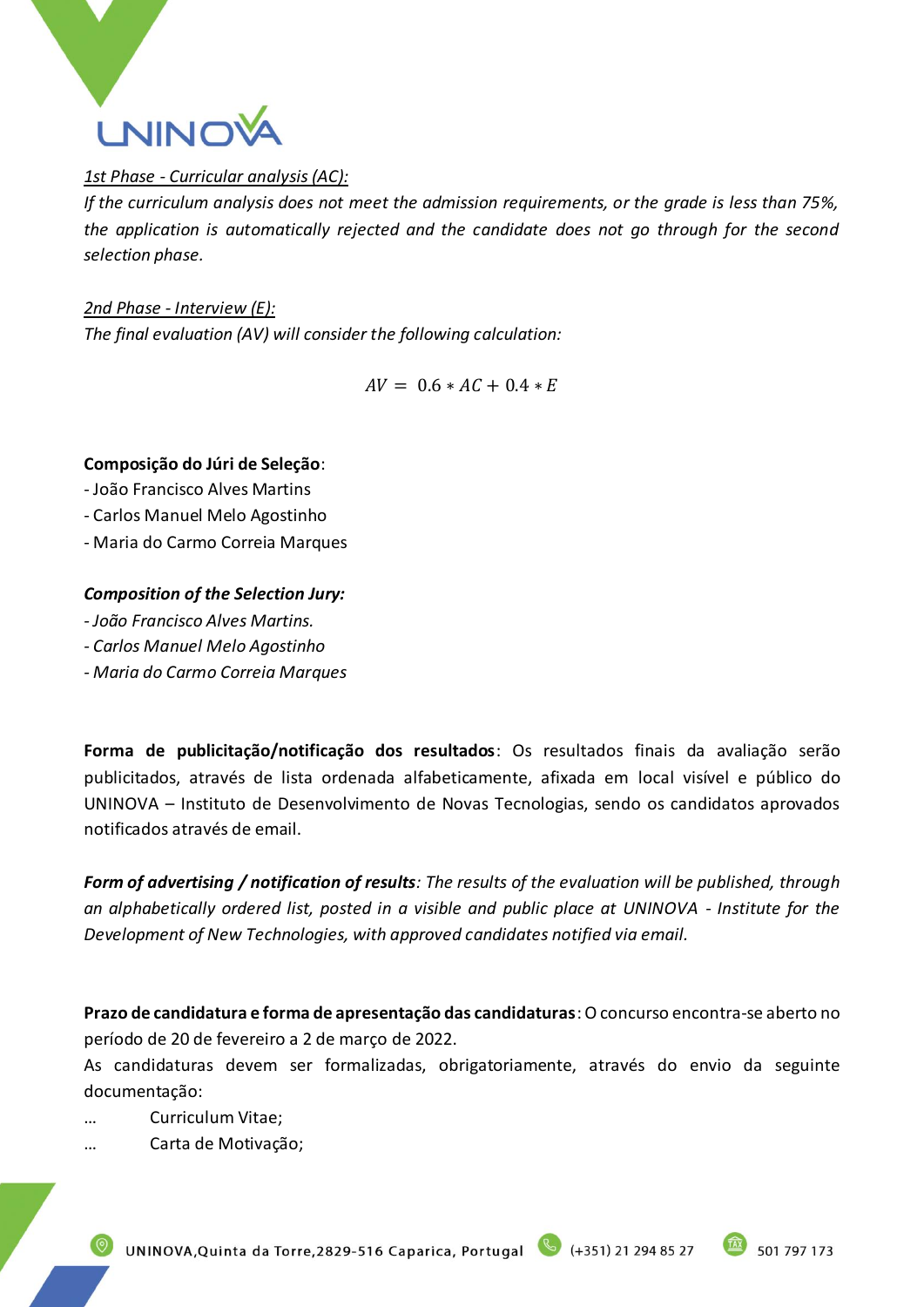# **LNINOV**

… Certificado de Habilitações ou declaração de compromisso de honra sobre a titularidade do respetivo grau académico de acordo com minuta disponibilizada no site do UNINOVA (https://www.uninova.pt/jobs-opportunities);

Em sede de contratualização deverá ser entregue o Certificado de Habilitações;

- … Declaração de consentimento informado devidamente datada e assinada, de acordo com minuta disponibilizada no site do UNINOVA (https://www.uninova.pt/jobs-opportunities);
- … Cópia de documento de identificação;
- … Outros documentos que atestem o relatado no CV. Em sede de contratualização, o candidato selecionado deverá entregar o Comprovativo de inscrição num doutoramento ou num curso não conferente de grau académico.

As candidaturas deverão ser entregues na sala 1.1.16, no edifício UNINOVA, ou submetidas por email para: [recrutamento@uninova.pt](mailto:recrutamento@uninova.pt) e para [gestprojuni@uninova.pt](mailto:gestprojuni@uninova.pt) com o assunto **c**.

## *Application deadline and form of submission of applications: The call is open from 20th February to 2 nd March 2022.*

*Applications must be formalised by submitting the following documentation:*

- *... Curriculum Vitae;*
- *... Motivation Letter;*
- *... Certificate of Qualifications or declaration of commitment of honor on the ownership of the respective academic degree according to draft available on the UNINOVA website (https://www.uninova.pt/jobs-opportunities).*
	- *Upon contracting, the Certificate of Qualifications must be delivered;*
- *... Informed consent statement duly dated and signed, according to the draft available on the UNINOVA website (https://www.uninova.pt/jobs-opportunities);*
- *... Copy of ID;*
- *... Other documents attesting to what was reported on the CV.*

*In the event of contractualization, the selected candidate must present the Proof of registration in a doctorate or in a course not conferring an academic degree.*

*Applications must be delivered at the UNINOVA I building, room 1.1.16, or submitted by email to [recrutamento@uninova.pt](mailto:recrutamento@uninova.pt) and to [gestprojuni@uninova.pt](mailto:gestprojuni@uninova.pt) with the subject ICU4Covid\_Mar22.*

**Audiência Preliminar e Prazo Final de Decisão**: Após comunicação da lista provisória dos resultados da avaliação, os candidatos dispõem de um período de 10 dias úteis para, querendo, se pronunciarem em sede de audiência prévia de interessados, nos termos dos artigos 121º e seguintes do Código do Procedimento Administrativo.

A decisão final será proferida após a análise das pronúncias apresentadas em sede de audiência prévia de interessados. Da decisão final pode ser interposta reclamação no prazo de 15 dias úteis,